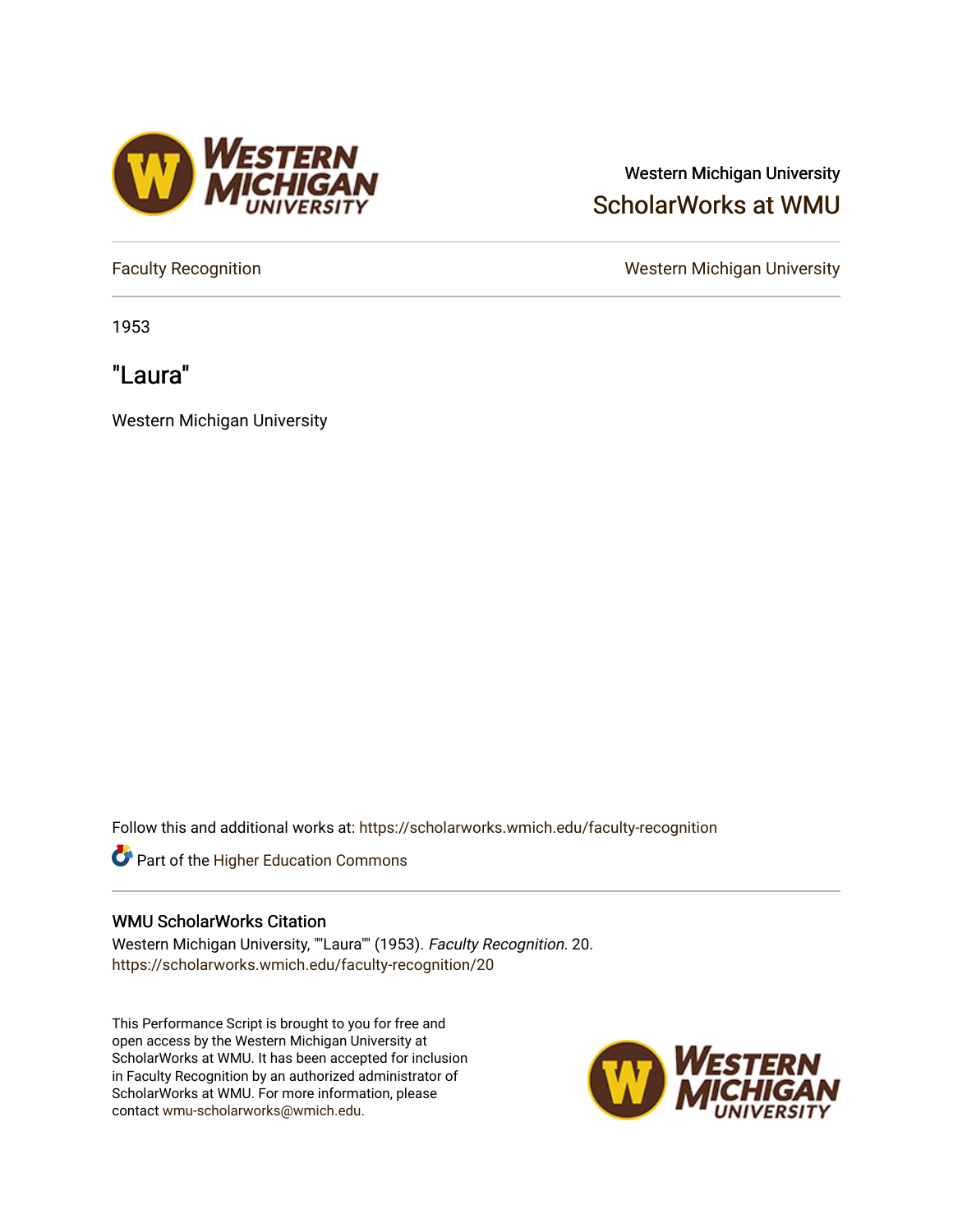## LAURA

Laura, do you remember when you came to the normal school? To teach 'en the golden rule? You would take a ride on the trolley<br>To your class every normalist your namory, ob, Laura. do you recall when smoking just was an awful sin And teachers demanded some discipline? Laura, on the Hilltop in the good old days gone by Do you romenber? You must remember, You're not so much older than I.

Laura, do you remember when a short skirt was suicide? And ankles were neant to hide? All the teachers chaperoned parties<br>Me ve offait there you getters Laura, do you recall when bobbing hair was a big disgrace, A co-ed would hide when she rouged her face? Laura, on the Hilltop in the good old days gone by Do you remamber?

You must remember.

You're not so much older than I.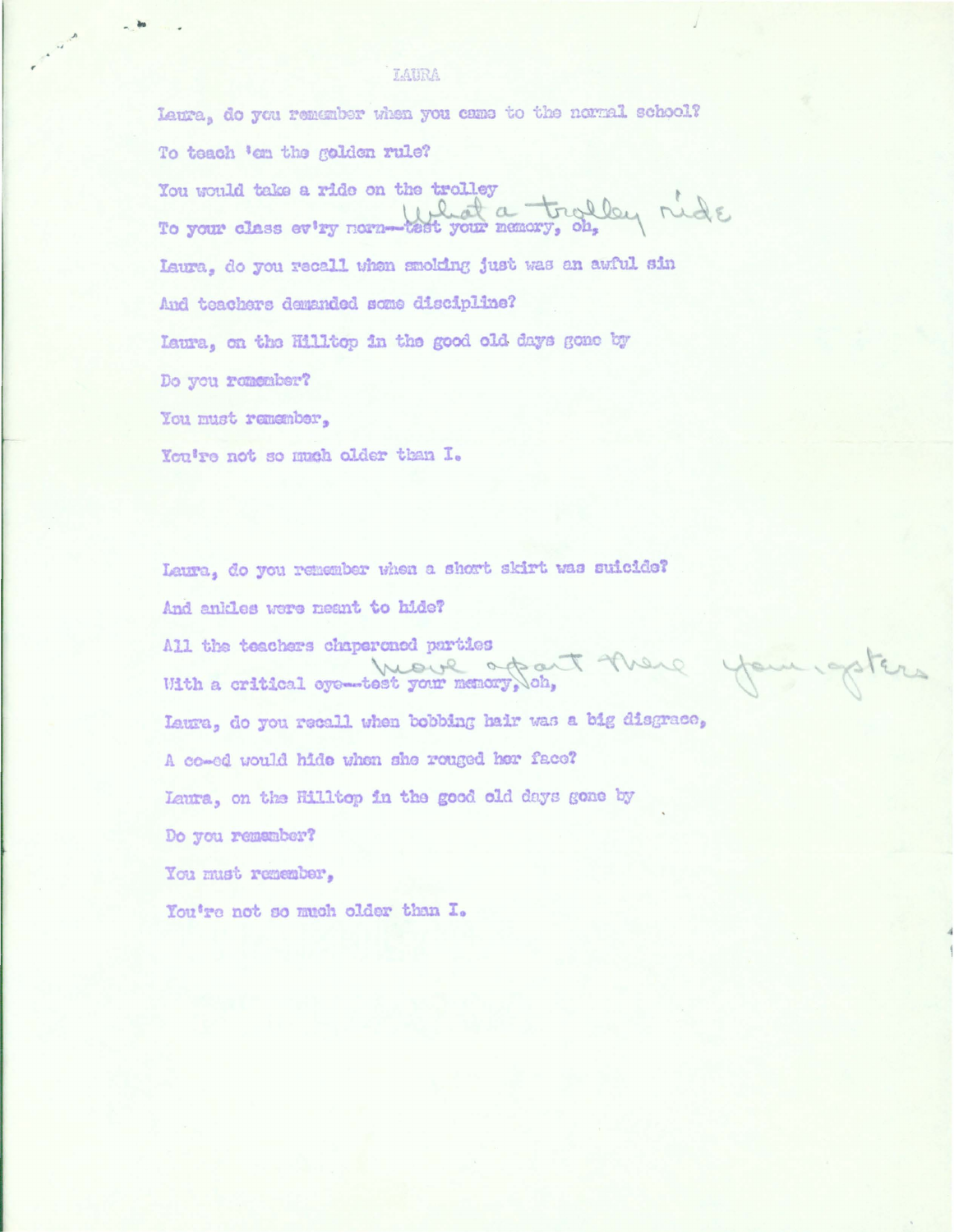Laura, do you remember when the faculty did a play? Soems like it was yesterday. Lahman was a college professor At twelve hundred a year-test your memory, oh, Laura, do you recall when Dr. Brown was your doting pa And Mrs. Davis your scolding mana Laura, on the Hilltop in the good old days gone by Do you remember? You must remember.

 $\sim$ 

Laura, do you remember when the war took the men away The girls had to do the play? The result was, "This is the Campus,"-That was in forty-three--test your nemory, oh, Laura, do you recall the medicinana and "Double-door" "Winterset," "Sherwood," and othery galore Laura, on the Hilltop in the good old days gone by Do you remember? You must remember, You're not so much older than I.

You're not so much older than I.